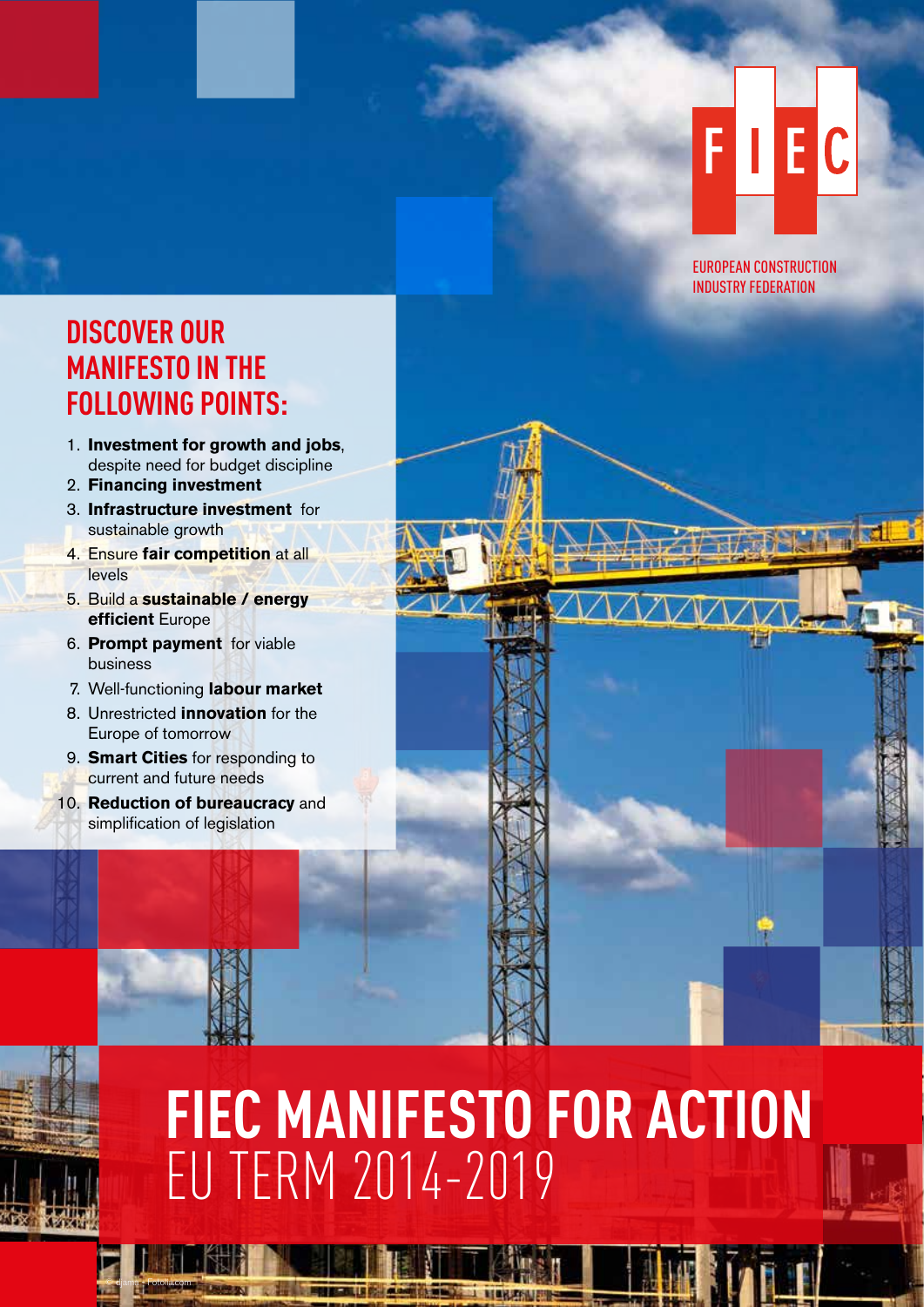|                                                                                   | <b>WHY?</b>                                                                                                                                                                                                                                                                                                                                                                                                                                                                                                | <b>HOW?</b>                                                                                                                                                                                                                                                                                                                                                                                                                                                                                                                                                                                             |
|-----------------------------------------------------------------------------------|------------------------------------------------------------------------------------------------------------------------------------------------------------------------------------------------------------------------------------------------------------------------------------------------------------------------------------------------------------------------------------------------------------------------------------------------------------------------------------------------------------|---------------------------------------------------------------------------------------------------------------------------------------------------------------------------------------------------------------------------------------------------------------------------------------------------------------------------------------------------------------------------------------------------------------------------------------------------------------------------------------------------------------------------------------------------------------------------------------------------------|
| 1. Investment<br>for growth and<br>jobs, despite<br>need for budget<br>discipline | The cost of non-investment would be much higher<br>than the cost of investment, considering that it<br>would actually damage economic growth in the<br>short term and competitiveness in the long term.<br>Real life examples show, for example, that every<br>Euro invested in energy efficiency renovation<br>leads to income / savings of 5 to 7 $\epsilon$ for public<br>authorities.<br>The "investment clause" introduced in 2013 has<br>had extremely limited impact compared to the<br>real needs. | • Allow greater flexibility in the Growth and<br>Stability Pact calculations when Member<br>States implement EU policy decisions and<br>invest in infrastructure and building projects<br>• Take into consideration that such investment<br>creates growth and jobs (multiplier effect:<br>1 job in construction sector equals 2 jobs in<br>other sectors)<br>• Effective use of EU funds taking into account<br>economic, social and environmental benefits<br>generated by such investment                                                                                                            |
| 2. Financing<br>investment                                                        | Without the necessary financing, no investment<br>will take place.<br>Without incentives, available financing means<br>will not be sufficient.                                                                                                                                                                                                                                                                                                                                                             | · Improve access to business loans / mortgages for<br>viable companies, especially SMEs, and for sound<br>private investors, including households<br>. Oblige banks that receive public money, to lend<br>to viable companies<br>• Ensure appropriate use of innovative measures and<br>fiscal incentives at all levels, such as the application<br>of reduced rates of VAT on renovation works                                                                                                                                                                                                         |
| 3. Infrastructure<br>investment<br>for sustainable<br>growth                      | In spite of the Connecting Europe Facility,<br>Europe lacks a decisive approach to the<br>construction and maintenance of infrastructure.<br>Sound infrastructure that is fit for purpose is a<br>pre-requisite to a vibrant and sustainable EU<br>economy.                                                                                                                                                                                                                                                | • Use public and private funding - both traditional<br>and innovative instruments - including PPPs, to<br>lever projects that will have pan-European benefit<br>• Promote "user pays" schemes as a way of<br>part-financing new projects and maintenance of<br>existing infrastructure<br>• Increase the share of EU funding available for<br>the upgrading and maintenance of existing<br>infrastructure<br>• Exempt Banks from Basel 3 Rules for the<br>percentage of loan made to infrastructure projects<br>that contribute to the increase of national GDP or<br>increase the level of employment. |
| 4. Ensure fair<br>competition at<br>all levels                                    | Contractors face unfair competition, such as:<br>• public entities competing with private<br>enterprises both on public and private markets<br>• foreign contractors not respecting EU or local<br>regulations<br>• contractors from third countries, the markets of<br>which are not open to EU firms ("reciprocity")                                                                                                                                                                                     | • Ensure that such public entities do not<br>benefit from illegitimate advantages<br>• Accelerate efforts to reach convergence of<br>fiscal and social regulations in the EU<br>• Ensure genuine reciprocity in opening<br>markets, as well as respect of EU and<br>national law by all enterprises alike                                                                                                                                                                                                                                                                                               |
| 5. Build a<br>sustainable /<br>energy efficient<br><b>Europe</b>                  | Europe's building stock is the biggest source of<br>energy demand, through the heating and lighting<br>of homes and offices.<br>In spite of relevant policy and legislation, the<br>vast majority of Europe's housing stock is far<br>from being "zero energy".<br>The EU is far from achieving its 20-20-20<br>targets.                                                                                                                                                                                   | • Effectively communicate the urgency of energy<br>efficiency measures to EU citizens and facilitate<br>renovation through financial or fiscal incentives<br>• Use Structural Funds to kick-start renovation of<br>the EU building stock<br>• Use "societal challenges" pillar of Horizon<br>2020 to fund research into cost / benefit of<br>deep renovation                                                                                                                                                                                                                                            |
| FIEC MANIFESTO FOR ACTION                                                         |                                                                                                                                                                                                                                                                                                                                                                                                                                                                                                            |                                                                                                                                                                                                                                                                                                                                                                                                                                                                                                                                                                                                         |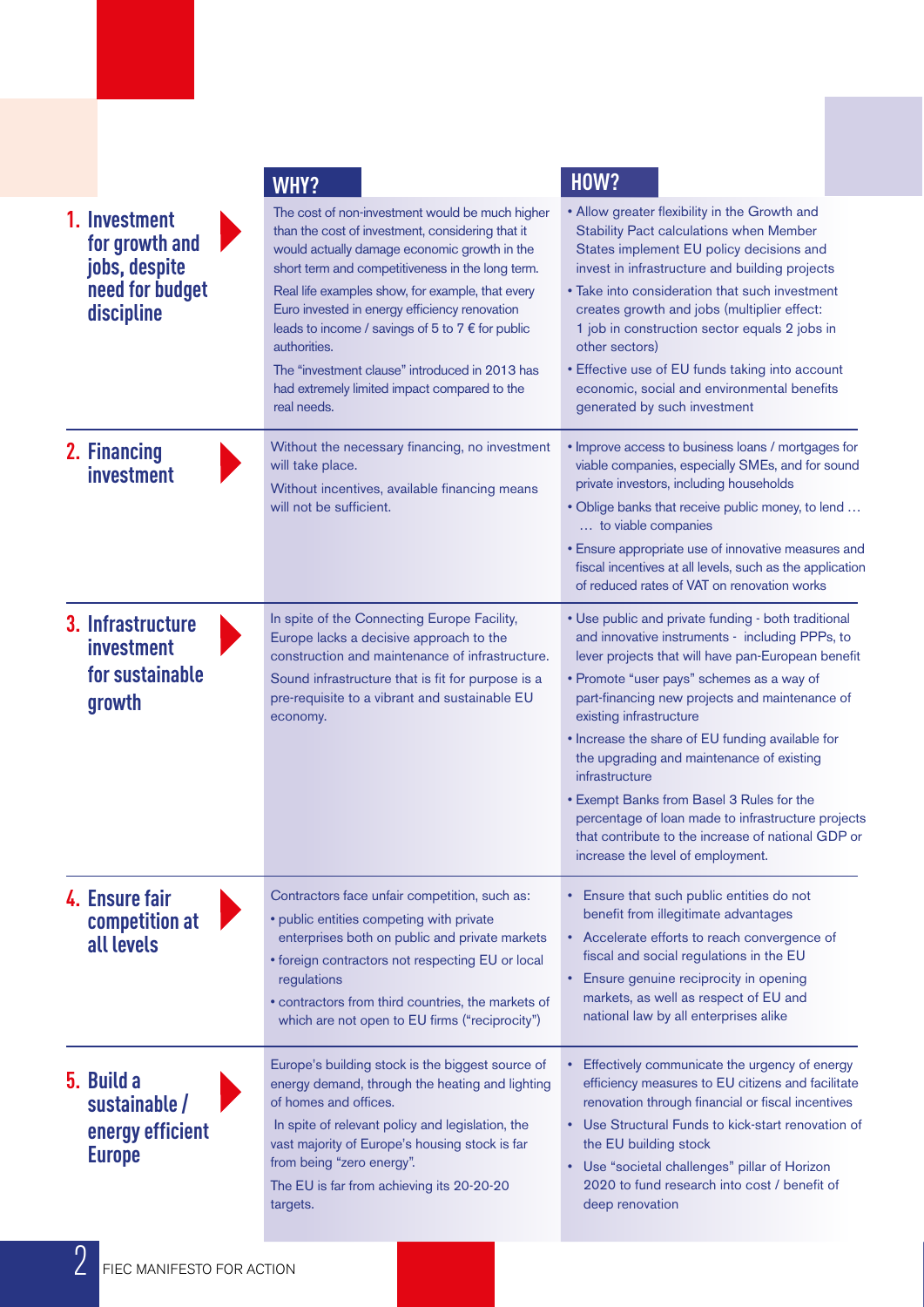|                                                                                          | <b>WHY?</b>                                                                                                                                                                                                                                                                                                                                                                                                                                                                                                                                                                             | <b>HOW?</b>                                                                                                                                                                                                                                                                                                                                                                                                                                                               |
|------------------------------------------------------------------------------------------|-----------------------------------------------------------------------------------------------------------------------------------------------------------------------------------------------------------------------------------------------------------------------------------------------------------------------------------------------------------------------------------------------------------------------------------------------------------------------------------------------------------------------------------------------------------------------------------------|---------------------------------------------------------------------------------------------------------------------------------------------------------------------------------------------------------------------------------------------------------------------------------------------------------------------------------------------------------------------------------------------------------------------------------------------------------------------------|
| <b>6. Prompt</b><br>payment for<br><b>viable business</b>                                | Correct and timely payment needs to be<br>respected all over the supply chain.<br>However, a significant share of construction<br>activity depends on public investment.<br>Public sector clients therefore play a crucial role<br>in enabling companies to stay solvent, particularly<br>during an economic crisis.                                                                                                                                                                                                                                                                    | . Make sure that the Late Payment Directive is<br>properly implemented and respected by both<br>private and public clients<br>• Prevent the directive being abused in order to<br>increase payment periods up to the maximum<br>period allowed<br>• Consider getting rid of hidden payment delays,<br>such as the indefinite start date of the payment<br>period, in the next revision of the Late<br><b>Payment Directive</b>                                            |
| 7. Well-<br>functioning<br>labour market                                                 | In spite of the high levels of unemployment in<br>the EU, particularly amongst young people,<br>construction companies in several Member<br>States experience difficulties in finding workers<br>with the required skills both for today and for the<br>future.<br>Secondly, in cross-border operations<br>administrative controls are more difficult in terms<br>of applying and enforcing the relevant legislation.<br>Nevertheless, this legislation is critical to ensure<br>fair competition and the application of the relevant<br>employment and working conditions for workers. | • Update existing training schemes on a<br>regular basis to take account of technical<br>developments and innovation<br>• Promote investment in initial and lifelong<br>training, as well in apprenticeship schemes<br>and the mutual recognition of qualifications,<br>without lowering standards<br>• Ensure the correct application and<br>enforcement of EU legislation regarding<br>cross-border provision of services and<br>facilitate administrative cooperation. |
| 8. Unrestricted<br>innovation<br>for the Europe of<br>tomorrow                           | The construction industry is constantly<br>innovating. For contractors, every new project<br>started presents challenges, which can be<br>overcome by opportune innovation. However,<br>barriers exist for the industry.<br>In particular, insurers are risk averse when it<br>comes to underwriting innovative solutions.<br>Furthermore, innovation in construction comes<br>in forms that are not necessarily deemed as<br>such in prescriptive EU funded programmes.                                                                                                                | • Remove barriers to innovation in the<br>construction industry, e.g. allow variants in<br>public procurement as the default situation<br>• Improve participation of construction industry<br>in EU funded RTD programmes<br>• Introduce incentives to encourage insurers to<br>support the use on site of innovative products<br>and methods                                                                                                                             |
| <b>9. Smart Cities</b><br>for responding<br>to current and<br>future needs               | It is predicted that by 2050, 70% of EU citizens<br>will live in cities.<br>In order to cope with this increase in<br>city dwelling, cities need to be climate<br>proofed, connected by good transport and<br>communication links as well as equipped<br>with infrastructure of other kinds for citizens<br>(health, educational, environmental, sports,<br>administrative,).                                                                                                                                                                                                           | • Share best practice through the European<br>Innovation Partnership on Smart Cities and<br>Communities<br>• Development of a framework for<br>standardisation to promote effective solutions<br>that have been shown to work for cites<br>already recognised as "smart"                                                                                                                                                                                                  |
| <b>10. Reduction of</b><br><b>bureaucracy</b><br>and<br>simplification<br>of legislation | Contractors are often faced with an<br>unreasonable administrative burden, caused by<br>inadequate legislative provisions, which do not<br>properly take into account the conditions in the<br>sector, nor the practical consequences for the<br>industry.                                                                                                                                                                                                                                                                                                                              | • The EU institutions should continue the<br>assessment of existing legislation in the<br>framework of the REFIT initiative, in close<br>collaboration with the social partners, and<br>subsequently undertake appropriate action<br>. Member States should avoid gold-plating EU<br>legislation during the implementation process                                                                                                                                        |

3